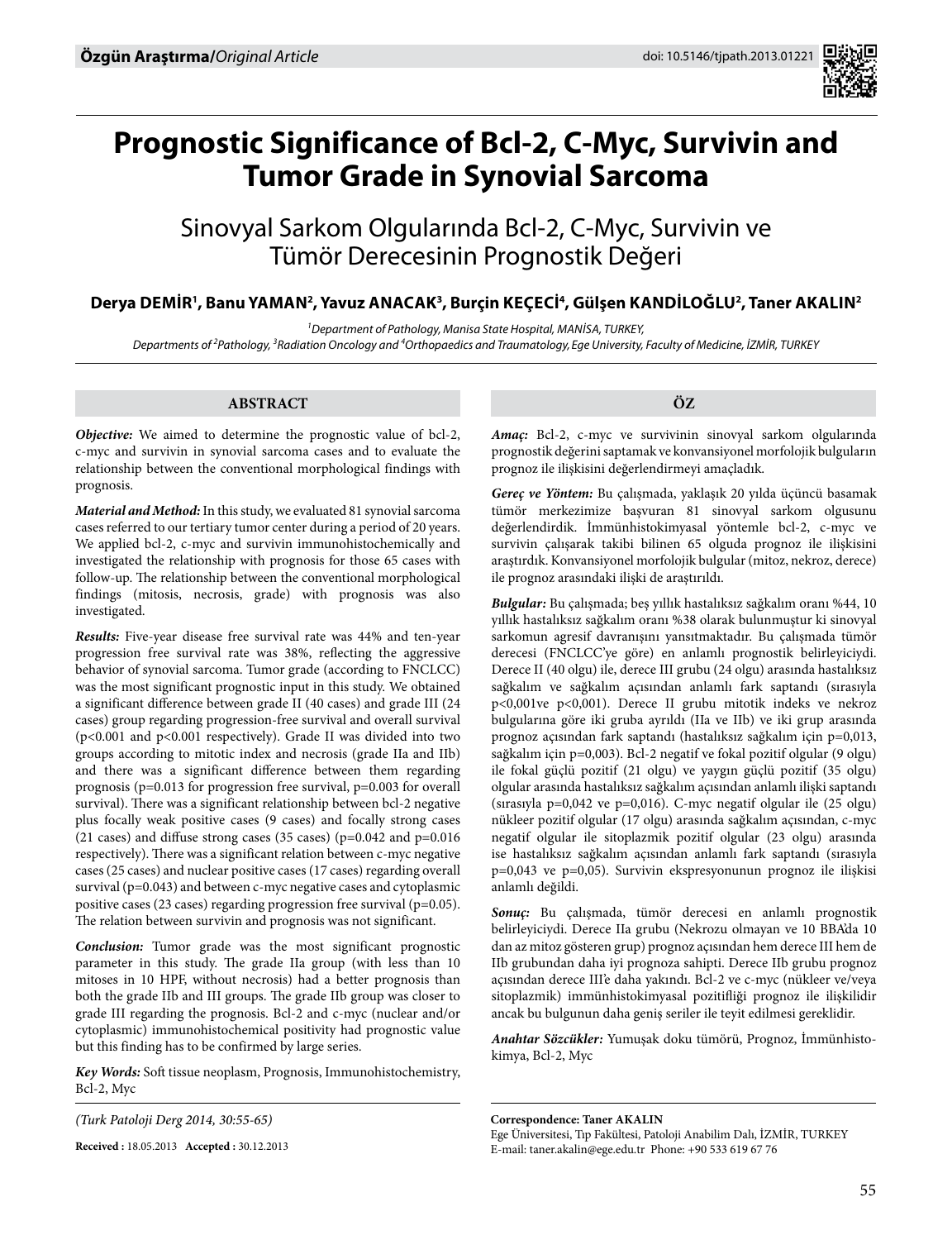#### **INTRODUCTION**

Malignant soft tissue tumors can cause high mortality and morbidity with local recurrences and systemic metastases. Synovial sarcoma makes up 5 to 10% of malignant soft tissue tumors. It is typically seen at the thigh, knee or foot in the adolescent-young adult period. Histologically, it has two major types as biphasic and monophasic. The monophasic type largely consists of the fibrous type. Poorly differentiated synovial sarcoma may develop with the progression of these histological types. The biphasic type is usually histologically recognizable but the help of immunohistochemical (IHC) markers is required for the diagnosis of the monophasic fibrous and poorly differentiated types (1). Pancytokeratin and epithelial membrane antigen are IHC determinants used for the diagnosis of synovial sarcoma. Some studies report that cytokeratin 7 is more specific for synovial sarcoma (2). The IHC marker TLE-1 with high sensitivity for synovial sarcoma has been used in some recent studies (3). However some studies report the specificity as low (4). The gold standard for the diagnosis of synovial sarcoma is showing the specific translocation  $(t(X; 18) (SYT-SSX))$  (5).

The prognosis of synovial sarcomas is generally poor and the 5- and 10-year survival rates have been reported as 36-76% and 20-63% respectively (1,6-11). The factors associated with a good prognosis are younger age (younger than 15 or 20 years of age), small tumor size (smaller than 5 or 7 cm), distal extremity location, low tumor stage and appropriate excision of the tumor. Having less-differentiated areas in the tumor, presence of tumor necrosis, and high mitotic activity  $(≥ 10$  mitoses/10 HPF) have been reported as negative morphological prognostic parameters (1,6-12).

The immune expressions of bcl-2, c-myc and survivin in different types of sarcoma and synovial sarcoma cases and their relationship with the prognosis have previously been investigated (13-17). Our aim in this study was to immunohistochemically evaluate the relationship between bcl-2, c-myc, survivin expression and the prognosis of synovial sarcoma because literature findings on the relationship of bcl-2 and c-myc immune expression with the prognosis are not clear. In addition, the relationship between conventional morphological parameters and prognosis was investigated.

#### **MATERIAL and METHODS**

A total of 81 cases who had pancytokeratin or EMA positivity and were suitable for immunohistochemistry (IHC) evaluation among the cases diagnosed with or were thought to indicate synovial sarcoma at our center between 1982 and 2010 were included in the study.

The general information, follow-up durations and the information regarding the disease outcomes (recurrence, metastasis, survival data, etc.) of the cases were obtained from the Orthopaedics and Traumatology Department records, Radiation Oncology Department records, hospital records, and Cancer Monitoring and Control Centre (KİDEM) records.

The WHO (for histological type) and FNLCC (French National Cancer Center) criteria were used as the basis for determining grade of the tumor (differentiation, mitotic index and necrosis) (18). The histological type was evaluated in four groups as epithelial predominant, biphasic, monophasic fibrous and poorly differentiated (Figure 1,2). All cases received three points for tumor differentiation during the grading (1). Mitoses were counted at 10 HPF for mitotic activity. The Nikon Eclipse 80i microscope was used. During scoring, 1 point was given for 0-9 mitoses, 2 points for 10-19 mitoses and 3 points for 20 or more mitoses. Cases without necrosis were given 0 points, cases with less than 50% necrosis 1 point and cases with more than 50% necrosis 2 points. Cases with a score of 4 points were evaluated as grade IIa, 5 points as grade IIb and 6 or more points as grade III.

Five micron thick serial sections were obtained from the paraffin-embedded blocks belonging to the selected suitable preparations fixed with formalin to study cytokeratin 7, bcl-2, c-myc and survivin with the IHC method on positively



**Figure 1:** Synovial sarcoma, biphasic type. Epithelial component that occasionally forms fusiform gland-like structures among the fusiform spindle cells (H&E, x200).



**Figure 2**: Synovial sarcoma, monophasic fibrous type. Cellular bundle structures created by monotonous spindle-fusiform cells (H&E, x100).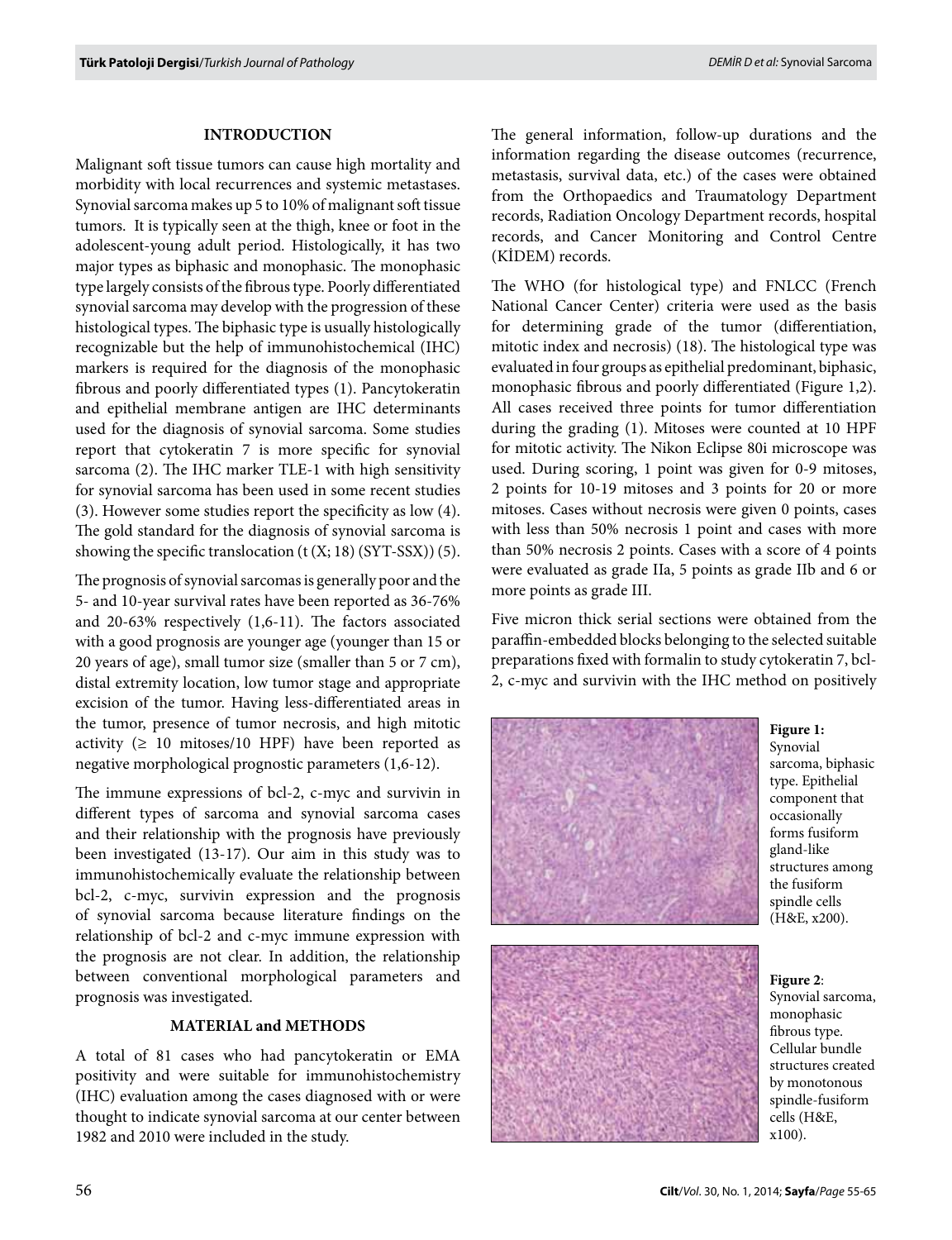charged slides and one for hematoxylin-eosin staining. The cytokeratin 7 (clone OVTL 12-30, Santa Cruz, 1:100 dilution), bcl-2 (clone 100, Santa Cruz, 1:50 dilution), c-myc (clone 9E10, Santa Cruz, 1: 25 dilution) and survivin (clone SPM331, Santa Cruz, 1:50 dilution) primary antibodies were investigated with IHC examination in the sections. The biotin-free, HRP multimer -based, hydrogen peroxide substrate and 3, 3'-diaminobenzidine tetrahydrochloride (DAB) chromogen containing *ultra*View™ Universal DAB Detection Kit (Catalog number 760–500, Ventana Medical Systems, Tucson, AZ) and a full automated immunohistochemistry staining device (Ventana BenchMark XT, Ventana Medical Systems, Tucson, AZ) were used as the IHC staining system.

Tissue profiles were taken on electrostatically charged slides (X-traTM, Surgipath Medical Industries, Richmond, Illinois, USA) and dried at 60 °C for at least two hours. The whole IHC staining process including deparaffinization and antigen revealing procedures were performed at the BenchMark XT and fully automated IHC staining device. Only the primary antibodies cytokeratin 7 (OVTL 12-30), bcl-2 (100), c-myc (9E10) and survivin (SPM331) were manually placed as drops and incubated at 37 °C for 32 minutes. The counter staining of the sections for which the counter staining was performed with hematoxylin and bluing solution in the device was followed by dehydration after which the sections were made transparent with xylene and the process was concluded with manual coverslip closure.

Cytoplasmic positivity as well as the diffuseness of the staining for bcl-2 were semi-quantitatively evaluated as diffuse ( $\geq 50\%$ ) or focal (less than 50) and the severity of the staining as 1 or 2 positive. Statistical evaluation was performed on three groups as negative focal faint positive, focal strong positive, and diffuse strong positive.

Cytoplasmic or nuclear positivity (more than 5% positivity) as well as the diffusion of c-myc were semi-quantitatively evaluated as diffuse (50% and over) or focal (less than 50%) and the severity of the staining as 1 or 2 positive. Statistical evaluation was performed on a total of three groups as a negative group, cytoplasmic positive group and nuclear positive group.

Cytoplasmic positivity and/or nuclear positivity (more than 5% positivity) as well as the diffuseness of the staining for survivin were semi-quantitatively evaluated as diffuse (50% and over) and focal (less than 50%) and the severity of the staining as 1 and 2 positive and the statistical evaluation was performed on a total of three groups as negative group, nuclear evident stained group and cytoplasmic evident stained group.

Statistical analysis was performed with the SPSS (Version 15.0) package software "Kaplan-Meier" survival analysis and "Cox Regression" analysis were used in the study. A p value below 0.05 was considered significant for the analyses.

## **RESULTS**

The 81 cases consisted of 42 (51.9%) males and 39 (48.1%) females. The age range was 13 to 71 years and the mean age 33.6±14.9 years. The tumor location was known in 80 cases and was the lower extremity in 53 (65.4%), upper extremity in 12 (14.8%), the torso in 10 (12.3%), the head and neck in 3 (3.7%) and intra-abdominal in 2 (2.5%). The tumor diameter range was 1 to 23 cm and the mean tumor diameter was  $7.7 \pm 4.3$  cm.

Pancytokeratin or EMA positivity was present in all cases on immunohistochemical evaluation. A positive result was obtained in 54 cases and a negative result in 27 cases with cytokeratin 7.

Follow-up information was present in 65 (80.2%) of the 81 cases. No local recurrence or metastasis was found in 26 (40%) of these 65 patients. Nine (14%) had local recurrence but no metastasis. Five (8%) had local recurrence and metastasis. Twenty-five (38%) had recurrence and/or metastasis and died because of the tumor. The mean diseasefree survival duration was  $34.2 \pm 39.4$  months in cases with local recurrence or metastasis and  $89.5 \pm 69.4$  months in cases with no local recurrence or metastasis. The mean disease-free survival duration was  $111.8 \pm 16.1$  months. The disease-free survival rate was 44% for five years and 38% for 10 years. The survival rate was 57% for five years and 48% for 10 years. The survival duration range in the 40 live cases among the 65 cases where follow-up could be found was 2 to 264 months and the mean survival duration was  $82.9 \pm 68.2$ months. The survival duration range of the 25 cases who died was 12 to 132 months and the mean survival duration was  $35.3 \pm 25.8$  months. The mean survival duration of all cases with follow up was  $150.6 \pm 16.8$  months.

The relationship of gender and age distribution parameters with disease-free survival or survival duration was not statistically significant.

The distribution of histological subtypes in the 81 cases was epithelial predominant in two (2.5%), biphasic in 15 (18.5%), monophasic fibrous in 60 (74.1%) and poorly differentiated in 4 (4.9%) cases. No local recurrence and/or metastasis was found in the two epithelial predominant cases and both were alive. Local recurrence and/or metastasis was present in 11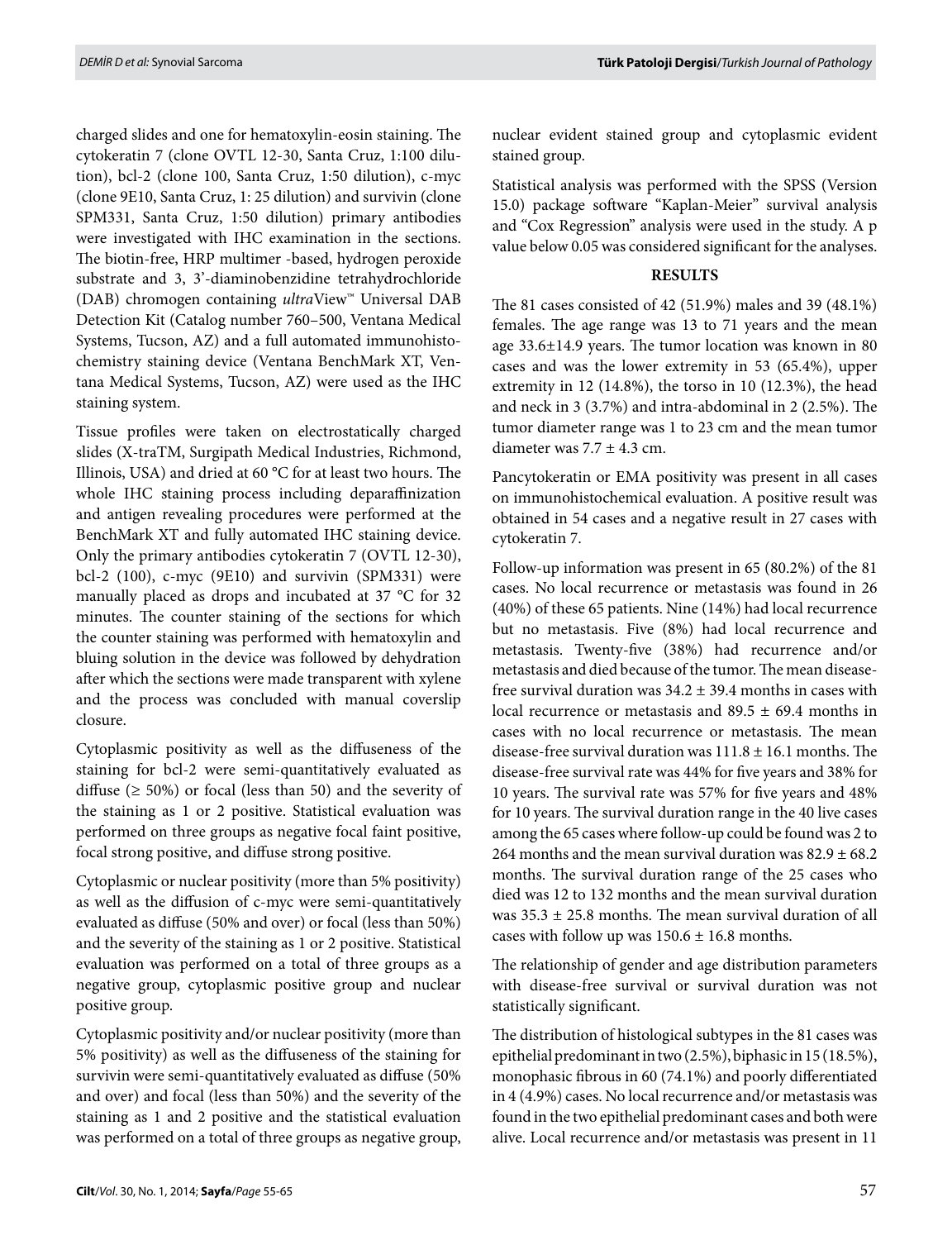of 14 biphasic cases (78.6%) and absent in 3 (21.4%). Eight of fourteen biphasic type cases (57.1%) were alive while six (42.9%) had died. Local recurrence and/or metastasis was found in 24 of 45 monophasic fibrous type cases (53.3%) and was absent in 21 (46.7%). 29 of the monophasic fibrous type cases (64.4%) were alive and 16 (35.6%) had died. Local recurrence and/or metastasis was detected in all of the four poorly differentiated synovial sarcoma cases. One (25%) was alive and three (75%) had died. Although the disease-free survival and survival durations were shorter in the biphasic type synovial sarcoma cases compared to the monophasic fibrous type, this difference was not statistically significant.

The mean number of mitosis was  $7.8 \pm 7.8$  in the 26 cases with no local recurrence or metastasis. The mean number of mitoses was  $14 \pm 9.4$  in the 29 cases with local recurrence and/or metastasis. The relationship between mitosis and disease-free survival was statistically significant (p=0.01). The number of mitoses in the 40 cases who were alive was  $8.9 \pm 8.5$ . The number of mitoses in the 25 cases who died was  $15.6 \pm 9.2$ . The relationship between mitosis and survival was statistically significant (p=0.01).

Necrosis was evaluated in 64 (79%) of 81 cases. 17 (21%) cases were excluded from the evaluation as they contained post-treatment changes associated with neoadjuvant therapy. No necrosis was found in 39 (60.9%) of the 64 cases. Necrosis under 50% was observed in 25 (39.1%) cases. The mean survival duration was  $217.3 \pm 18.8$  months and the mean disease-free survival duration  $146.2 \pm 22.1$ months in the group without necrosis when evaluated in 50 of the 64 cases with follow-up. The mean survival duration was  $60.4 \pm 12.2$  months and the mean disease-free survival duration  $45 \pm 10.5$  months in the group with necrosis. The relationship of the necrosis status of the tumor with survival duration and disease-free survival duration was statistically significant ( $p<0.001$  and  $p=0.0013$  respectively).

Gradingcould be performed in 64 (79%) of 81 cases. 17 (21%) cases were excluded from the evaluation as they contained post-treatment changes associated with neoadjuvant therapy. Of the 64 cases, 40 (62.5%) were evaluated as grade II and 24 (37.5%) as grade III. The disease-free survival duration was  $192 \pm 24$  months in the grade IIa group, 56  $\pm$  13 months in the grade IIb group and 36  $\pm$  9 months in grade III group at the evaluation performed on 50 patients with follow-up out of 64 patients. The relationship between grade IIa and grade IIb and between grade IIa and grade III was statistically significant in terms of disease-free survival ( $p = 0.013$  and  $p < 0.001$  respectively) (Figure 3).



**Figure 3:** Kaplan-Meier disease-free survival analysis in different tumor grades of synovial sarcoma.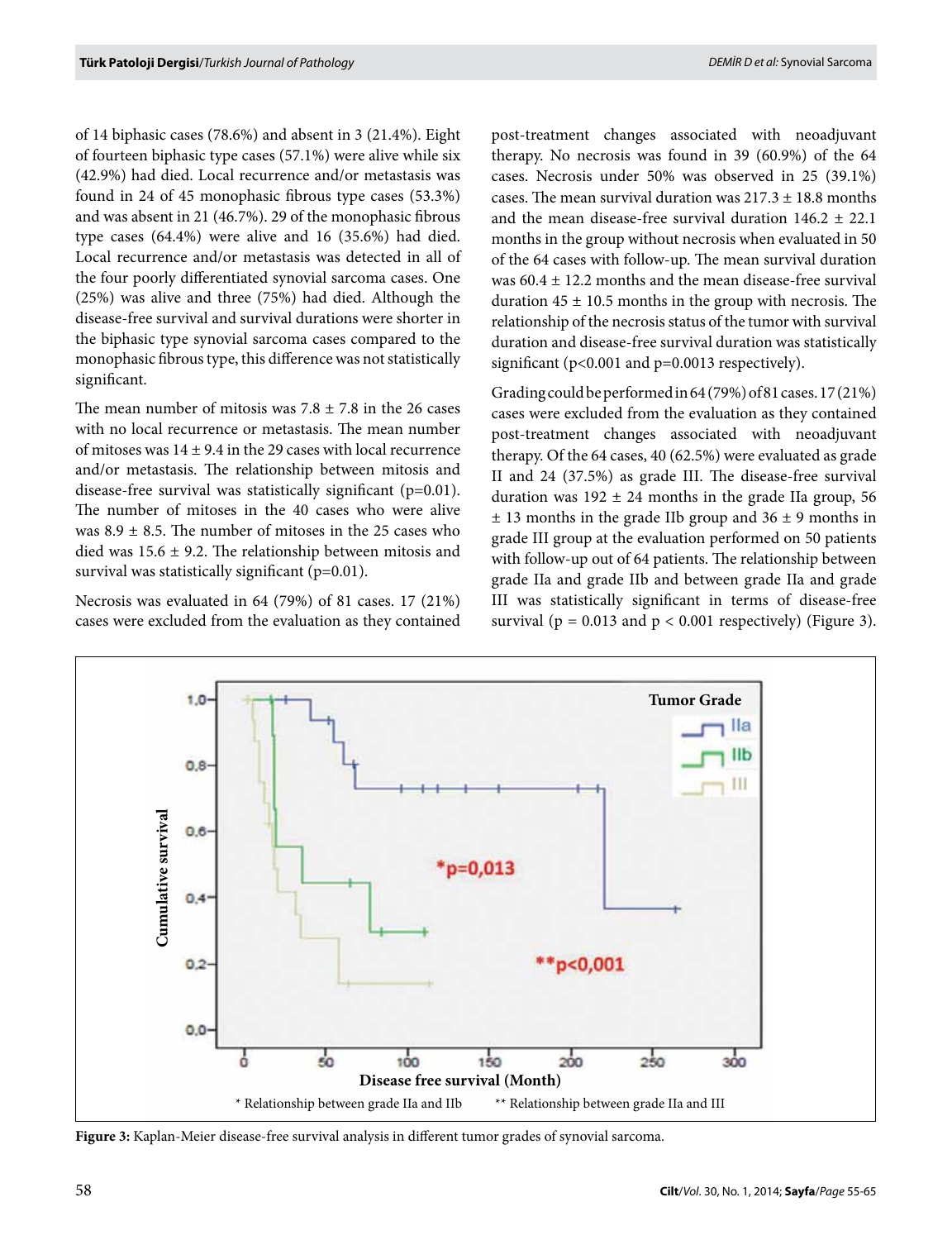| Number of cases | Local recurrence (-) | Local recurrence        | <b>Alive</b>  | Exitus        |  |
|-----------------|----------------------|-------------------------|---------------|---------------|--|
| $(n)=50$        | and metastasis (-)   | and/or metastasis $(+)$ | $(n=32)$      | $(n=18)$      |  |
| Grade IIa       | $60\%$ (n=12)        | $17\%$ (n=5)            | $53\%$ (n=17) | -             |  |
| Grade IIb       | $20\%$ (n=4)         | $23\%$ (n=7)            | $22\%$ (n=7)  | $22\%$ (n=4)  |  |
| Grade III       | $20\%$ (n=4)         | $60\%$ (n=18)           | $25\%$ (n=8)  | $78\%$ (n=14) |  |

**Table I:** Local recurrence, metastasis and survival information of tumor grades



**Figure 4:** Kaplan-Meier survival analysis in different tumor grades of synovial sarcoma.



**Figure 5**: Cytoplasmic bcl-2 positivity in synovial sarcoma (bcl-2; x100).

While disease-free survival duration was 159 months in the grade II group (grade IIa + IIb) it was 36 months in the grade III group. The difference between grade II and III was significant in terms of disease-free survival (p<0.001). No statistically significant difference was found between grade IIb and grade III in terms of disease-free survival  $(p=0.13)$ . A statistically significant difference was found between grade IIa and grade IIb and between grade IIa and grade III in terms of survival ( $p = 0.003$  and  $p < 0.001$  respectively) (Figure 4). The difference between grade II and III in terms of survival was significant (p<0.001). No significant difference was found between grade IIb and III regarding survival (p=0.15). The grade-related metastasis, recurrence, and survival information of the cases are presented in Table I.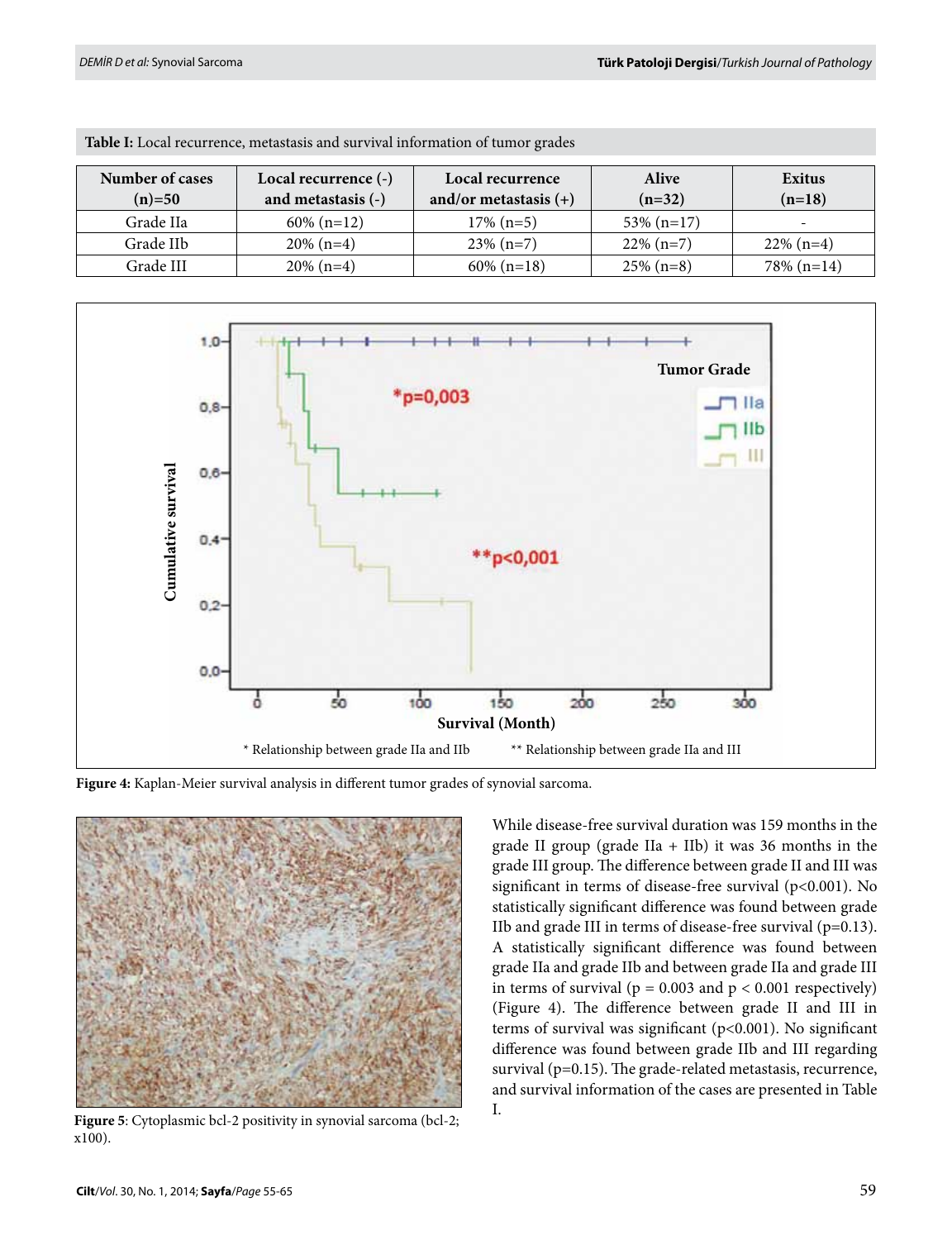

**Figure 6:** Kaplan-Meier disease-free survival analysis with bcl-2 immunoexpression in synovial sarcoma.



**Figure 7**: Nuclear c-myc positivity in synovial sarcoma (myc, x200).

Bcl-2 was negative or faint positive in 9, focal strong positive in 21 and diffuse strong positive in 35 of 65 patients with follow-up (Figure 5). The Bcl-2 positivity distribution and prognosis relationship is provided in Table II. The relationship between the bcl-2 negative and faint positive groups and between the focal strong positive and diffuse strong positive groups was statistically significant in terms of disease-free survival (p=0.042 and p=0.016 respectively) (Figure 6).

C-myc was negative in 25, cytoplasmic positive in 23 and nuclear positive in 17 of 65 cases with follow-up (Figure 7). C-myc positivity distribution and the relationship with prognosis is provided in Table II. The relationship between c-myc negative and cytoplasmic positive cases in terms of disease-free survival and between c-myc negative and nuclear positive cases in terms of survival was statistically significant ( $p = 0.05$  and  $p = 0.043$  respectively) (Figure 8).

Survivin was negative in 23, nuclear positive in 18 and cytoplasmic positive in 24 of 65 cases with follow-up (Figure 9). The relationship between survivin expression and prognosis was not statistically significant (Table II).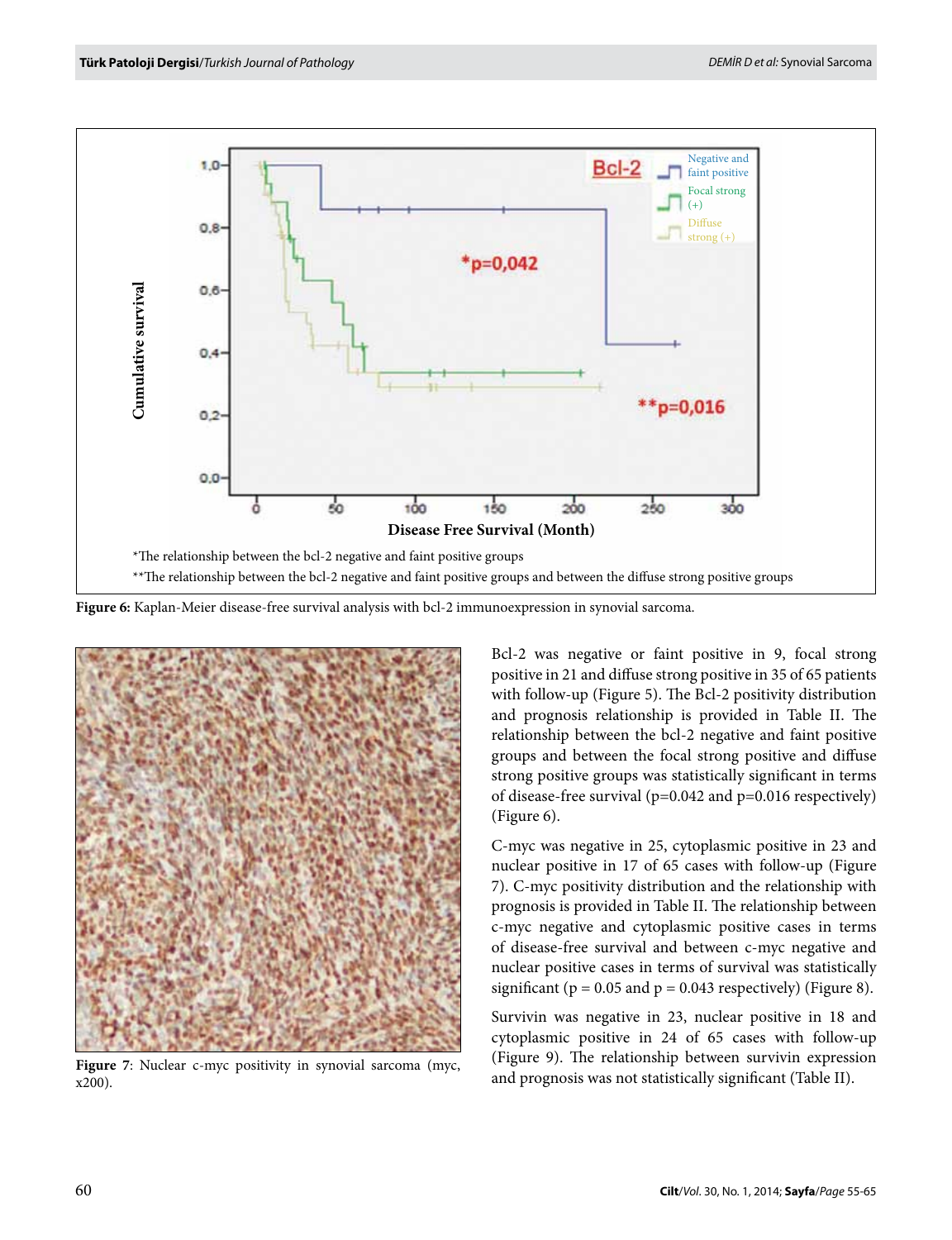

**Figure 8:** Kaplan-Meier survival analysis with c-myc immunoexpression in synovial sarcoma.



**Figure 9**: Stronger nuclear survivin positivity in the epithelial

## **DISCUSSION**

Synovial sarcoma basically has the appearance of spindle cell sarcoma, but shows epithelial differentiation at the morphological level as well as immunophenotypically. Similar to the literature, about three-quarters of the cases in our study consisted of the monophasic fibrous type. Various findings have been reported in the literature in terms of the relationship between the histologic type of synovial sarcoma cases (monophasic fibrous type, biphasic type) and prognosis (19,20). Although our findings were not statistically significant, the prognosis of the biphasic subtype was a bit worse than the monophasic fibrous type. Local recurrence and/or metastasis were detected in all four poorly differentiated synovial sarcoma cases, confirming aggressive behavior similar to other sources.

Synovial sarcomas are usually aggressive tumors and the five-year survival rate has been reported as 36% to 76% and the 10-year survival rate as 20% to 63% in various studies (1,6-11). The five-year survival rate was 57%, and the 10 year survival rate 48% in our study, confirming the literature information that synovial sarcomas are aggressive tumors.

Marked tumor necrosis in the synovial sarcoma and high mitotic activity (> 10 mitosis/10 HPF) have been reported as negative prognostic factors (15, 16). The mitotic index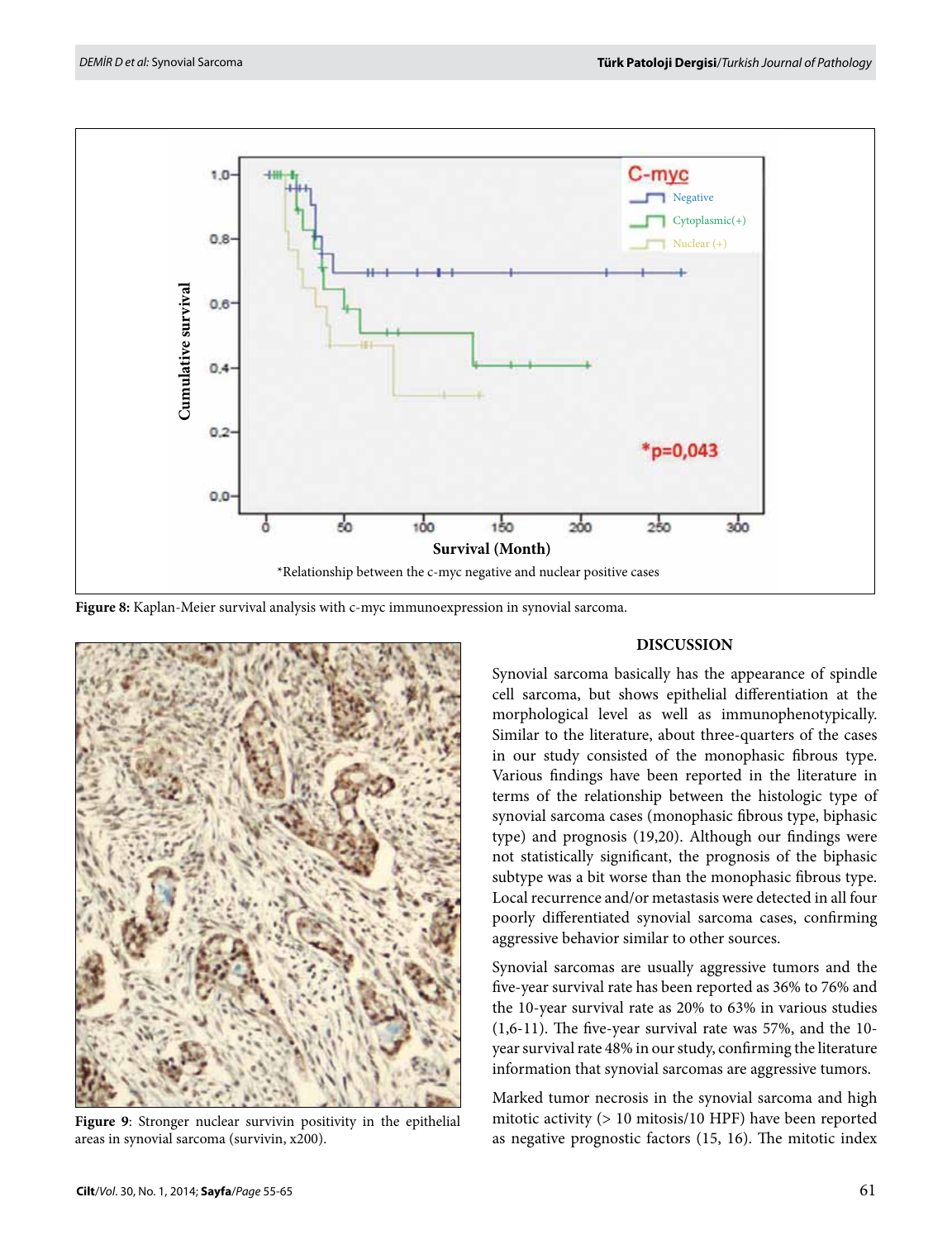|                                                   | Disease-<br>free<br>survival<br>(months) | <b>Survival</b><br>(months) | Recurrence<br>or<br>metastasis -<br>$(26 \text{ cases})$ | Recurrence<br>or<br>$metastasis +$<br>$(39 \text{ cases})$ | <b>Alive</b><br>$(40 \text{ cases})$ | Dead<br>$(25 \; \text{cases})$ |                        |
|---------------------------------------------------|------------------------------------------|-----------------------------|----------------------------------------------------------|------------------------------------------------------------|--------------------------------------|--------------------------------|------------------------|
| $Bcl-2$                                           |                                          |                             |                                                          |                                                            |                                      |                                |                        |
| Negative and Focal faint +<br>$(9 \text{ cases})$ | $211 \pm 29$                             | $213 \pm 11$                | 5(56%)                                                   | 4(44%)                                                     | 7(78%)                               | 2(22%)                         |                        |
| Focal strong $+$ (21 cases)                       | $93+21$                                  | $132 + 21$                  | 8 (38%)                                                  | 13 (62%)                                                   | 14 (67%)                             | 7(33%)                         | $*_{p=0,042}$          |
| Diffuse strong $+$ (35 cases)                     | $82 + 17$                                | $100 \pm 18$                | 13 (37%)                                                 | 22 (63%)                                                   | 19 (54%)                             | 16 (46%)                       | **p=0,016              |
| $C$ -myc                                          |                                          |                             |                                                          |                                                            |                                      |                                |                        |
| Negative (25 cases)                               | $149 + 25$                               | 193±24                      | 14 (56%)                                                 | 11 (44%)                                                   | 19 (76%)                             | 6(24%)                         |                        |
| Cytoplasmic + (23 cases)                          | $73 + 20$                                | $114\pm 20$                 | 8 (35%)                                                  | 15 (65%)                                                   | 14 (61%)                             | 9(39%)                         | ¥ $p=0,05$             |
| Nuclear+ (17 cases)                               | $59 \pm 13$                              | $67 + 13$                   | 4(24%)                                                   | 13 (76%)                                                   | 7(41%)                               | 10 (59%)                       | $\frac{44}{5}$ p=0,043 |
| Survivin                                          |                                          |                             |                                                          |                                                            |                                      |                                |                        |
| Negative (23 cases)                               | $115 \pm 25$                             | 158±27                      | 9(39%)                                                   | 14 (61%)                                                   | 15 (65%)                             | 8 (35%)                        |                        |
| Nuclear $+$ (18 cases)                            | $57 + 10$                                | 94±14                       | 8(44%)                                                   | 10(56%)                                                    | 12 (67%)                             | 6(33%)                         | $\chi$ p=0,95          |
| Cytoplasmic $+$ (24 cases)                        | $79 + 15$                                | $97 + 15$                   | 9(38%)                                                   | 15 (62%)                                                   | 13 (54%)                             | 11 46%)                        | $X \times p=0,51$      |

**Table II:** bcl-2, c-myc and survivin positivity and relationship with prognosis in synovial sarcoma cases

**\***Relationship of bcl-2 negative and focal faint positive and focal strong positive cases with disease-free survival \*\*Relationship of bcl-2 negative and focal faint positive and diffuse strong positive cases with disease-free survival.

**¥** Relationship of c-myc negative and cytoplasmic positive cases with disease-free survival, **¥¥** Relationship of c-myc negative and nuclear positive cases with survival

ℵ Relationship of survivin negative and nuclear + cases with disease-free survival, ℵℵ Relationship of survivin negative and cytoplasmic positive cases with survival.

and the necrosis status of the tumor was associated with survival and disease-free survival and this relationship was statistically significant in our study. The relationship between the tumor grade (where necrosis and mitotic index are used as parameters) and the prognosis was markedly statistically significant. The relationship between the tumor grade and prognosis in synovial sarcoma cases has been reported in the literature (8,21). The differences in prognosis between grade II and III cases are a well-known finding. We divided grade II cases into two groups as IIa and IIb according to the mitosis and necrosis status and found no statistically significant difference between them in terms of prognosis. Grade IIb was found closer to grade III regarding prognosis.

Cytokeratin 7 is reported to react positively in synovial sarcoma cases (2). One study evaluated synovial sarcoma cases containing all subtypes and reported the staining rates for cytokeratin 7 in the biphasic, monophasic fibrous and poorly differentiated types as 100%, 79% and 50% respectively (22). Cases found to be positive for pancytokeratin or EMA were included in this study. Positivity with cytokeratin 7 was found in two of three cases.

The bcl-2 gene plays an important role in pathophysiological processes as a mechanism ensuring the elimination of unwanted apoptotic cells. The interruption of this function creates one of the tumor development mechanisms. The bcl-2 oncogene and the protein it encodes have been reported for the first time in follicular lymphoma cases (23). The bcl-2 gene and the protein product prolong the life of the cell, and the correlation between the expression level and prognosis has been studied in various tumors. For example, a correlation has been found between bcl-2 expression and unfavorable histological parameters and clinical course in tumors such as neuroblastoma and Ewing sarcoma (24). Bcl-2 positivity in synovial sarcoma (highly diffuse positive) is a well-known finding (6,25 -27) but its relationship with prognosis is unclear (13). A correlation has recently been found between the bcl-2 m-RNA level and immunohistochemical expression severity and diffuseness in 32 synovial sarcoma cases where the SS18/SSX1 or SS18/SSX2 fusion gene was detected on PCR. A higher metastasis rate and shorter life was found in cases with more bcl-2 immunohistochemical expression in the same study but this finding was not statistically significant (13). The disease-free survival duration was significantly shorter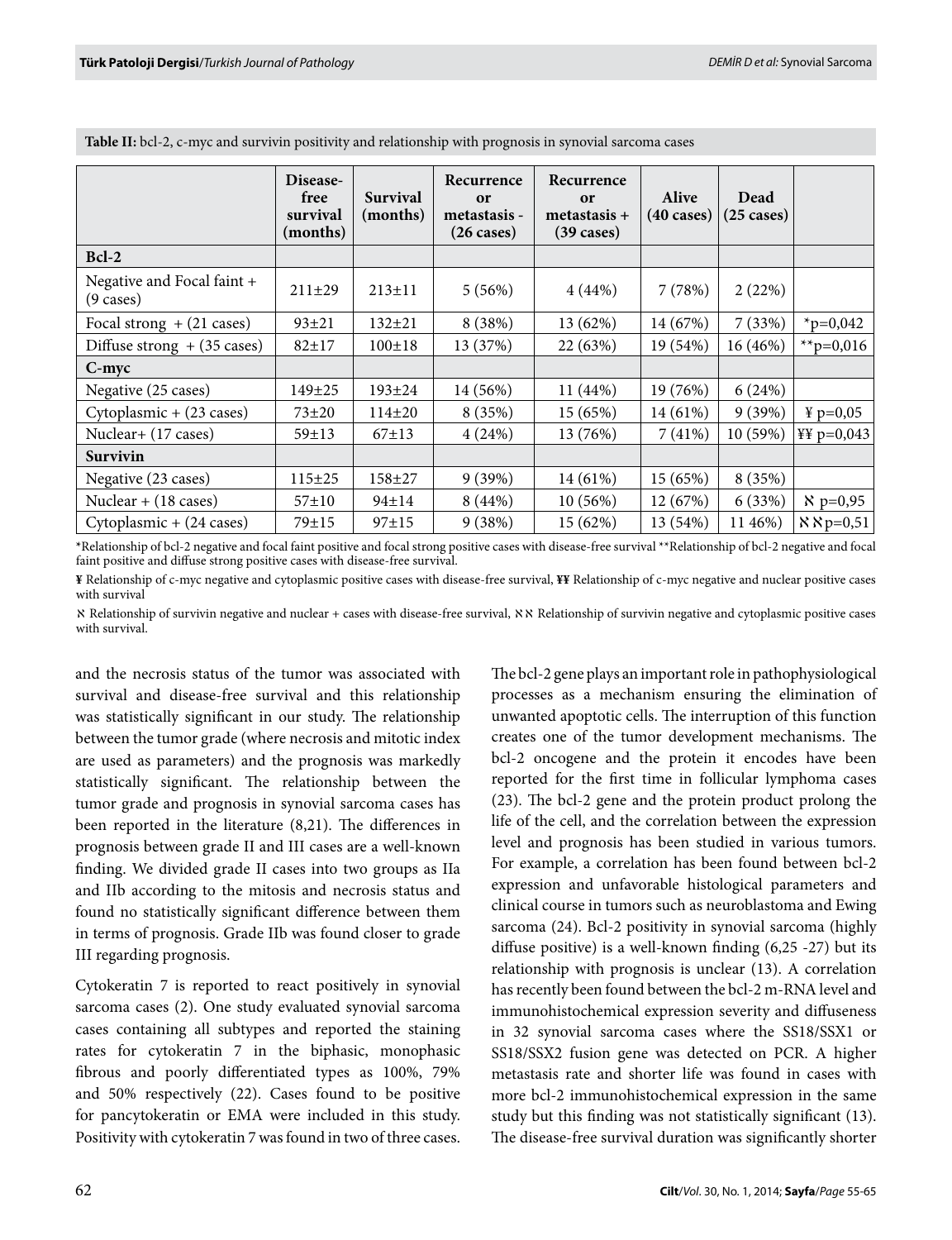in cases showing strong positively bcl-2 staining than in bcl-2 negative and focal faint positive cases in our study. Although bcl-2 staining is not specific for the diagnosis of synovial sarcoma it may be contribute to determining the diagnosis in addition it may have prognostic value. However, we believe this finding needs to be verified in larger series due to the low number of negative and focal faint positive cases compared in our study.

The c-myc protein functions as a transcription factor ensuring the regulation of critical cellular processes such as cell cycle regulation, cell differentiation, apoptosis, adhesion and migration (28, 29). Contrary to the regulated myc expression during normal cell proliferation, the expression of myc protein is commonly sustained and sometimes excessive in tumors. This can lead to continuous transcription of critical target genes and subsequently to neoplastic transformation. Oncogenic activation occurs through gene amplification and chromosomal translocation. C-myc expression has been reported to be associated with a poor prognosis in solid tumors such as synovial sarcoma, osteosarcoma, leiomyosarcoma, and liposarcoma (30). C-myc overexpression has also been identified in high-grade liposarcoma, chondrosarcoma, and uterine leiomyosarcoma (31). A study evaluated 28 cases that were histologically and immunohistochemically diagnosed with leiomyosarcoma. C-myc expression was found to be associated with survival and c-myc was identified as an independent prognostic factor in multivariate analysis (32). The relationship between c-myc and prognosis was investigated in 27 synovial sarcoma cases with at least 24 months follow-up and c-myc nuclear positivity was reported to be a negative prognostic indicator (33). Although c-myc is a marker expected to give a nuclear reaction, it can also show cytoplasmic staining (34). There was a statistically significant relationship between c-myc negative cases and the cytoplasmic and/or nuclear positive cases in this study. Survival and disease-free survival duration was found to be longer in c-myc negative cases. We think that this finding should be verified with larger series as the statistical significance was low.

Survivin is a member of the apoptosis inhibitor family and shows its effect by inhibiting caspase activity. Survivin can be detected in the cytoplasm and/or nucleus of tumor cells. Cytoplasmic expression of survivin is reported to be associated with apoptosis inhibition and control of cell life and its nuclear expression with facilitating cell proliferation. Some studies report that nuclear positivity is associated with the prognosis while others report that both nuclear and cytoplasmic positivity is associated with the prognosis (16,35,36). There are some studies indicating the survivin expression is associated with the prognosis in osteosarcoma, leiomyosarcoma and synovial sarcoma (16,35). Survivin expression was linked to the prognosis in osteosarcomas and nuclear positivity was found to result in long-term survival (35). Both nuclear and cytoplasmic immunohistochemical positivity of survivin have been reported to be independent prognostic factors for synovial sarcoma and leiomyosarcoma in 24 leiomyosarcoma and 26 synovial sarcoma cases (36). The survival or disease-free survival durations in survivin-negative cases were longer than the survivin-positive cases in our study but this was not statistically significant.

In conclusion, necrosis and proliferative activity, and tumor grade (where directly associated with these two parameters) are important for predicting possible aggressive behavior. We divided grade II synovial sarcoma cases into two subgroups unlike the general approach reported in the literature and found significant difference between these two subgroups in terms of prognosis. Our results indicate that cases with 10 or more mitoses on 10 HPF or containing necrosis (grade IIb) show a relatively more aggressive course (prognosis closer to grade III) or in other words cases without necrosis and less than 10 mitoses per 10 HPF (grade IIa) have a relatively better prognosis. Furthermore, this finding highlights the importance of conventional parameters such as mitosis and necrosis. We determined that the immunohistochemical markers bcl-2 and c-myc may have prognostic significance in synovial sarcoma cases but the statistical value of the relationship between these findings and the prognosis was borderline and should be verified with larger series.

## **ACKNOWLEDGMENTS**

We thank Assistant Professor Dr. Timur Köse, a faculty member in Ege University Department of Biostatistics and Medical Informatics, for his assistance in the statistical evaluation of this study.

## **CONFLICT of INTEREST**

This study was supported by the Ege University Rectorate, Commission of Scientific Research Projects (Project 2010 TIP 071).

## **REFERENCES**

1. Weiss SW, Golgblum JR. Synovial sarcoma. In: Enzinger FM, Weiss SW, editors. Soft tissue tumors. 5th ed. St. Louis: CV Mosby; 2008.1161-221.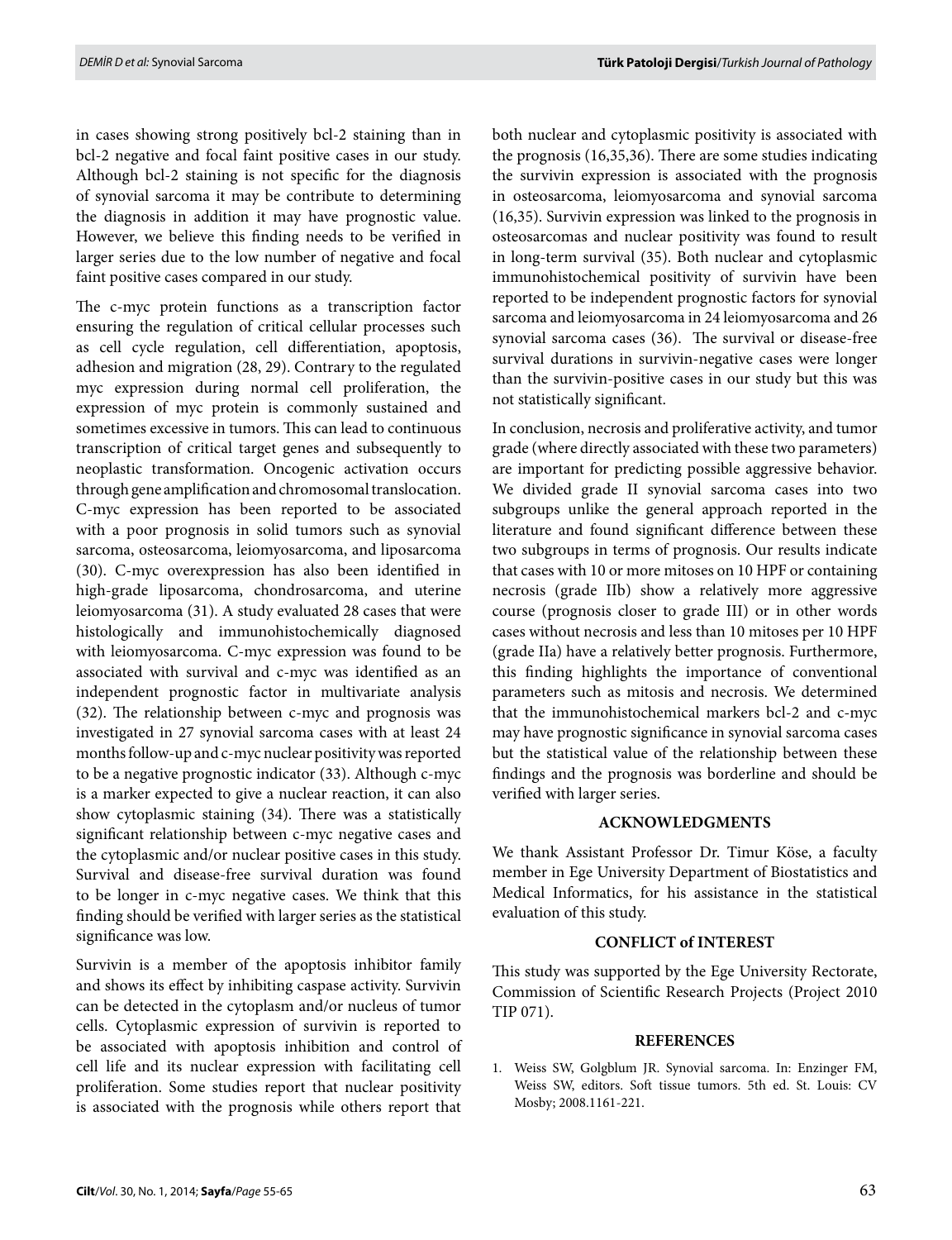- 2. Olsen SH, Thomas DG, Lucas DR. Cluster analysis of immunohistochemical profiles in synovial sarcoma, malignant peripheral nerve sheath tumor, and Ewing sarcoma. Mod Pathol. 2006;19:659-68.
- 3. Terry J, Saito T, Subramanian S, Ruttan C, Antonescu CR, Goldblum JR, Downs-Kelly E, Corless CL, Rubin BP, van de Rijn M, Ladanyi M, Nielsen TO. TLE1 as a diagnostic immunohistochemical marker for synovial sarcoma emerging from gene expression profiling studies. Am J Surg Pathol. 2007;31:240-6.
- 4. Kosemehmetoglu K, Vrana JA, Folpe AL. TLE1 expression is not specific for synovial sarcoma: A whole section study of 163 soft tissue and bone neoplasms. Mod Pathol. 2009;22:872-8.
- 5. Sandberg AA, Bridge JA. Updates on the cytogenetics and molecular genetics of bone and soft tissue tumors. Synovial sarcoma. Cancer Genet Cytogenet. 2002;133: 1-23.
- 6. Spillane AJ, A'Hern R, Judson IR, Fisher C, Thomas JM. Synovial sarcoma: A clinicopathologic, staging, and prognostic assessment. J Clin Oncol. 2000;18:3794-803.
- 7. Ladanyi M, Antonescu CR, Leung DH, Woodruff JM, Kawai A, Healey JH, Brennan MF, Bridge JA, Neff JR, Barr FG, Goldsmith JD, Brooks JS, Goldblum JR, Ali SZ, Shipley J, Cooper CS, Fisher C, Skytting B, Larsson O. Impact of SYT-SSX fusion type on the clinical behavior of synovial sarcoma: A multi-institutional retrospective study of 243 patients. Cancer Res. 2002; 62:135-40.
- 8. Brecht IB, Ferrari A, Int-Veen C, Schuck A, Mattke AC, Casanova M, Bisogno G, Carli M, Koscielniak E, Treuner J. Grossly-resected synovial sarcoma treated by the German and Italian Pediatric Soft Tissue Sarcoma Cooperative Groups: Discussion on the role of adjuvant therapies. Pediatr Blood Cancer. 2006; 46:11-7.
- 9. Trassard M, Le Doussal V, Hacène K, Terrier P, Ranchère D, Guillou L, Fiche M,Collin F, Vilain MO, Bertrand G, Jacquemier J, Sastre-Garau X, Bui NB, Bonichon F, Coindre JM. Prognostic factors in localized primary synovial sarcoma: A multicenter study of 128 adult patients. J Clin Oncol. 2001;19:525-34.
- 10. Spurrell EL, Fisher C, Thomas JM, Judson IR. Prognostic factors in advanced synovial sarcoma: An analysis of 104 patients treated at the Royal Marsden Hospital. Ann Oncol. 2005;16:437-44.
- 11. Bergh P, Meis-Kindblom JM, Gherlinzoni F, Berlin O, Bacchini P, Bertoni F, Gunterberg B, Kindblom LG. Synovial sarcoma: Identification of low and high risk groups. Cancer. 1999;85: 2596-607.
- 12. Fletcher CDM, Bridge JA, Hogendoorn PCW, Mertens F (Eds): Who Health Organization Classification of Tumors Pathology and Genetics of Tumors of Soft Tissue and Bone. Lyon: IARC Press; 2013. 213-5.
- 13. Krsková L, Kalinová M, Brízová H, Mrhalová M, Sumerauer D, Kodet R. Molecular and immunohistochemical analyses of BCL2, KI-67, and cyclin D1 expression in synovial sarcoma. Cancer Genet Cytogenet. 2009;193:1-8.
- 14. Tsiatis AC, Herceg ME, Keedy VL, Halpern JL, Holt GE, Schwartz HS, Cates JM. Prognostic significance of c-Myc expression in soft tissue leiomyosarcoma. Mod Pathol. 2009;22:1432-8.
- 15. Shen J, Scotlandi K, Baldini N, Manara MC, Benini S, Cerisano V, Picci P, Serra M. Prognostic significance of nuclear accumulation of c-myc and mdm2 proteins in synovial sarcoma of the extremities. Oncology. 2000;58:253-60.
- 16. Kappler M, Kotzsch M, Bartel F, Füssel S, Lautenschläger C, Schmidt U, Würl P, Bache M, Schmidt H, Taubert H, Meye A. Elevated expression level of survivin protein in soft-tissue sarcomas is a strong independent predictor of survival. Clin Cancer Res. 2003;9:1098-104.
- 17. Taubert H, Heidenreich C, Holzhausen HJ, Schulz A, Bache M, Kappler M, Eckert AW, Würl P, Melcher I, Hauptmann K, Hauptmann S, Schaser KD. Expression of survivin detected by immunohistochemistry in the cytoplasm and in the nucleus is associated with prognosis of leiomyosarcoma and synovial sarcoma patients. BMC Cancer. 2010;10:65.
- 18. Coindre JM, Trojani M, Contesso G, David M, Rouesse J, Bui NB, Bodaert A, De Mascarel I, De Mascarel A, Goussot JF. Reproducibility of a histopathologic grading system for adult soft tissue sarcoma. Cancer. 1986;58:306-9.
- 19. Kawai A, Woodruff J, Healey JH, Brennan MF, Antonescu CR, Ladanyi M. SYT-SSX gene fusion as a determinant of morphology and prognosis in synovial sarcoma. N Engl J Med. 1998;338: 153-60.
- 20. Cagle LA, Mirra JM, Storm FK, Roe DJ, Eilber FR. Histologic features relating to prognosis in synovial sarcoma. Cancer. 1987;59:1810-4.
- 21. Guillou L, Benhattar J, Bonichon F, Gallagher G, Terrier P, Stauffer E, Somerhausen Nde S, Michels JJ, Jundt G, Vince DR, Taylor S, Genevay M, Collin F, Trassard M, Coindre JM. Histologic grade but not SYT-SSX fusion type is an important prognostic factor in patients with synovial sarcoma: A multicenter retrospective analysis. J Clin Oncol. 2004;22: 4040-50.
- 22. Miettinen M, Limon J, Niezabitowski A, Lasota J. Patterns of keratin polypeptides in 110 biphasic, monophasic, and poorly differentiated synovial sarcomas. Virchows Arch. 2000;437: 275-83.
- 23. Chen-Levy Z, Nourse J, Cleary ML. The bcl-2 candidate protooncogene product is a 24-kilodalton integral-membrane protein highly expressed in lymphoid cell lines and lymphomas carrying the t(14;18) translocation. Mol Cell Biol. 1989;9:701-10.
- 24. Castle VP, Heidelberger KP, Bromberg J, Ou X, Dole M, Nuñez G. Expression of the apoptosis-suppressing protein bcl-2, in neuroblastoma is associated with unfavorable histology and N-myc amplification. Am J Pathol. 1993;143:1543-50.
- 25. Hirakawa N, Naka T, Yamamoto I, Fukuda T, Tsuneyoshi M. Overexpression of bcl-2 protein in synovial sarcoma: A comparative study of other soft tissue spindle cell sarcomas and an additional analysis by fluorescence in situ hybridization. Hum Pathol. 1996;27:1060-5.
- 26. Mancuso T, Mezzelani A, Riva C, Fabbri A, Dal Bo L, Sampietro G, Perego P, Casali P, Zunino F, Sozzi G, Pierotti MA, Pilotti S. Analysis of SYT-SSX fusion transcripts and bcl-2 expression and phosphorylation status in synovial sarcoma. Lab Invest. 2000;80:805-13.